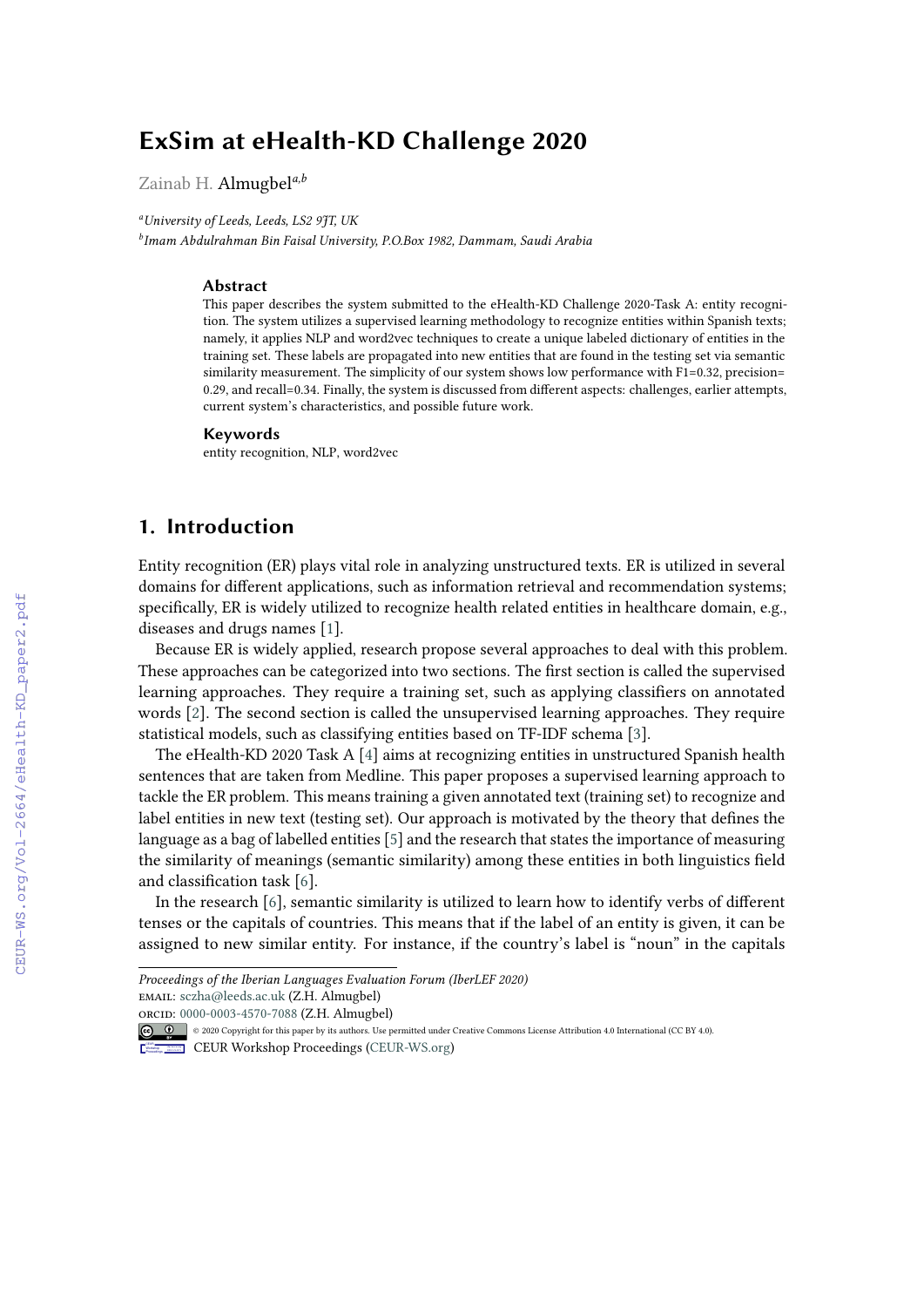of countries example, this label can be also assigned into the capital's label. Hence, semantic similarity can identify entities that belong to same label. However, one obvious drawback of this approach is that it requires large amount of training data to minimize the possibility of "word out of vocabulary" error.

Based on that, ER problem can be treated as a classification problem. The classes are the entities' labels that are taken from the training set; they are assigned to one of the following values: concept, action, predicate, and reference. The semantic similarity measurement can be employed as the classifier. It labels the new entities according to their similarity measurement to the exist entities. Each new entity is labelled by the label of the entity with the highest similarity score.

Thus, the system's inputs are: 1. the annotated texts that include the entities and their labels, and 2. the target unstructured text that includes unlabelled entities. The system's output is the predicated labels of the identified entities that exist within the target unstructured text. Each entity has only one label. In order to identify entities and predict their labels, the system applies NLP [\[7\]](#page-6-0) for text cleaning, and word embeddings [\[8\]](#page-6-1) for representing entities as numerical vectors. Then, it calculates the cosine similarity among these vectors to measure their semantic similarity.

The rest of the paper presents the system description in Section 2, followed by the results in Section 3. Then, the discussion is disclosed in section 4. Finally, the conclusion is stated in section 5.

### **2. System Description**

This section mainly explains the system. We propose a simple idea for identifying the medical entities. It is about using NLP and word2vec to create a dictionary that contains distinct entities with their labels from the training set based on similarity measurement. After Algorithm [1](#page-2-0) creates this dictionary, it is utilized to annotate the entities of the sentences in the testing set. More detail about the system is discussed next. It is organized in three subsections for clarification purposes: algorithm, text cleaning and word embeddings.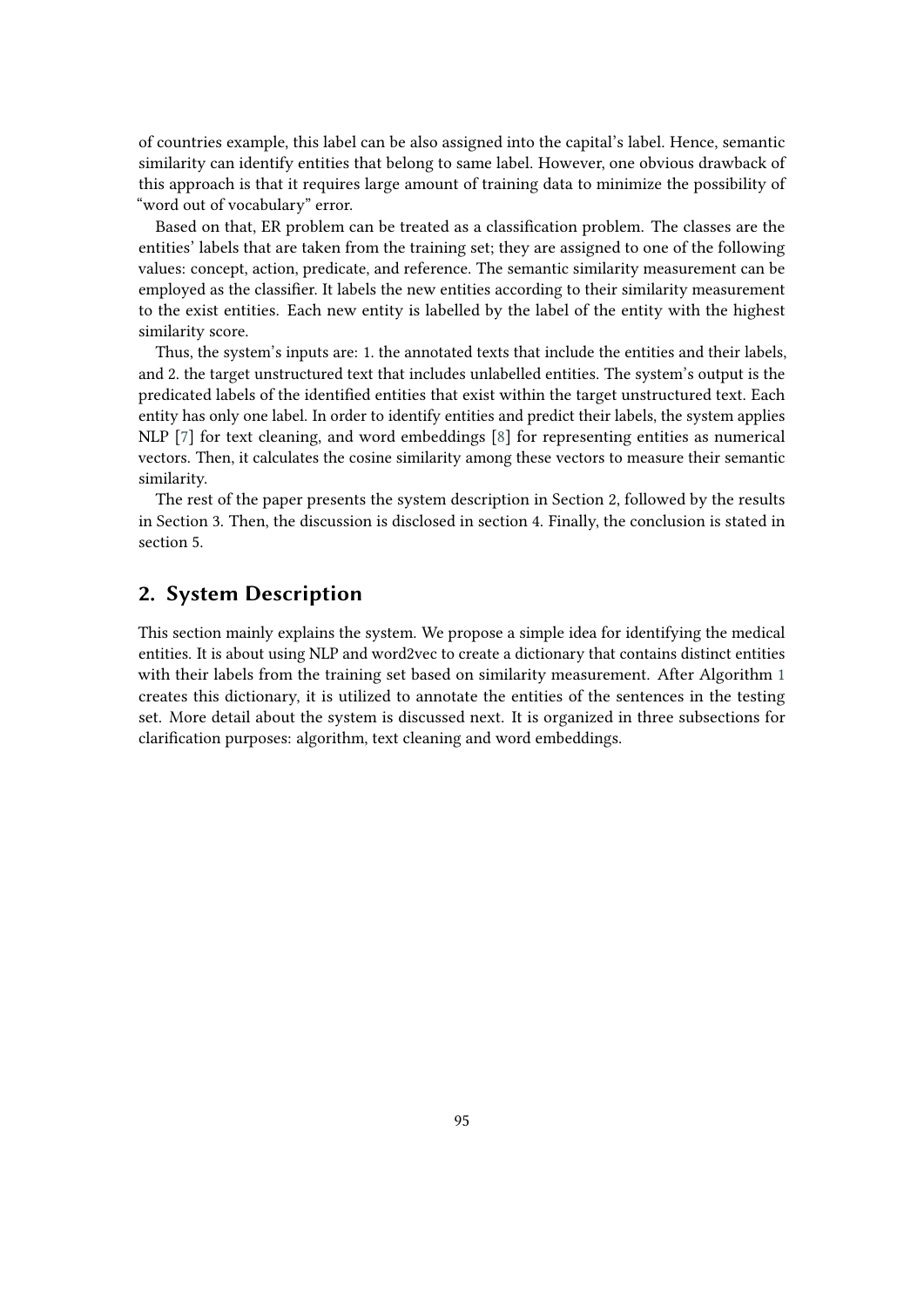### **2.1. The Algorithm**

In this part, the algorithm is presented, and its main parameters and variables are explained.

| <b>Algorithm 1:</b> Entity Recognition algorithm                             |
|------------------------------------------------------------------------------|
| <b>Result:</b> a list of entities with their predicted labels                |
| 1 keyphrases= $[[K_1, L_1],[K_2, L_2],, [K_m, L_m]]$ ;                       |
| 2 TrainingList= $[[se_{11},se_{12},se_{13},] [se_{21},se_{22},][[s_{eij}]];$ |
| 3 model=word2vec(TrainingList,);                                             |
| 4 TestedTokens=[[]];                                                         |
| 5 for each K,L in keyphrases do                                              |
| for each sentence s in testing set do<br>6                                   |
| if exact match of $K$ in $s$ then<br>7                                       |
| testedTokens.append([K, 1, L])<br>8                                          |
| end<br>9                                                                     |
| preprocess(s);<br>10                                                         |
| for each token t in s do<br>11                                               |
| score=model.similarity(t,K);<br>12                                           |
| if $score > 0$ then<br>13                                                    |
| <b>if</b> t not in testedTokens <b>then</b><br>14                            |
| testedTokens.append([t, score, L]);<br>15                                    |
| else if current score > stored score then<br>16                              |
| testedTokens.update([t, current score, current L])<br>17                     |
| end<br>18                                                                    |
| end<br>19                                                                    |
| end<br>20                                                                    |
| 21 end                                                                       |

<span id="page-2-0"></span>Algorithm [1](#page-2-0) consists of three lists that require clarification:

- keyphrases is a nested list that contains each entity and its annotated label. For instance,  $K_m$  is the entity and  $L_m$  is its label, where the label is one of four possible values (concept, predicate, reference, action).
- TrainingList is also a nested list that contains the entities of sentences.  $se_{ij}$  is the entity **j** of the sentence **i**; where **i** is for the sentences and **j** is for the entities within a sentence, e.g.  $se_{11}$  is the first entity in the first sentence.
- TestedTokens list contains a list of three elements  $[t_n, Score_n, L_n]$ . Each list's element is unique because each entity  $t_n$  must have at most one label  $L_n$ .
	- 1. The first element  $t_n$  is an entity that is taken from the testing set.
	- 2. The second element  $Score<sub>n</sub>$  is the similarity measurement score between  $t<sub>n</sub>$  and the entity K.
	- 3. The third element  $L_n$  is the predicted label for  $t_n$ .

Both **pre-processing** and **model** are explained in the next subsections.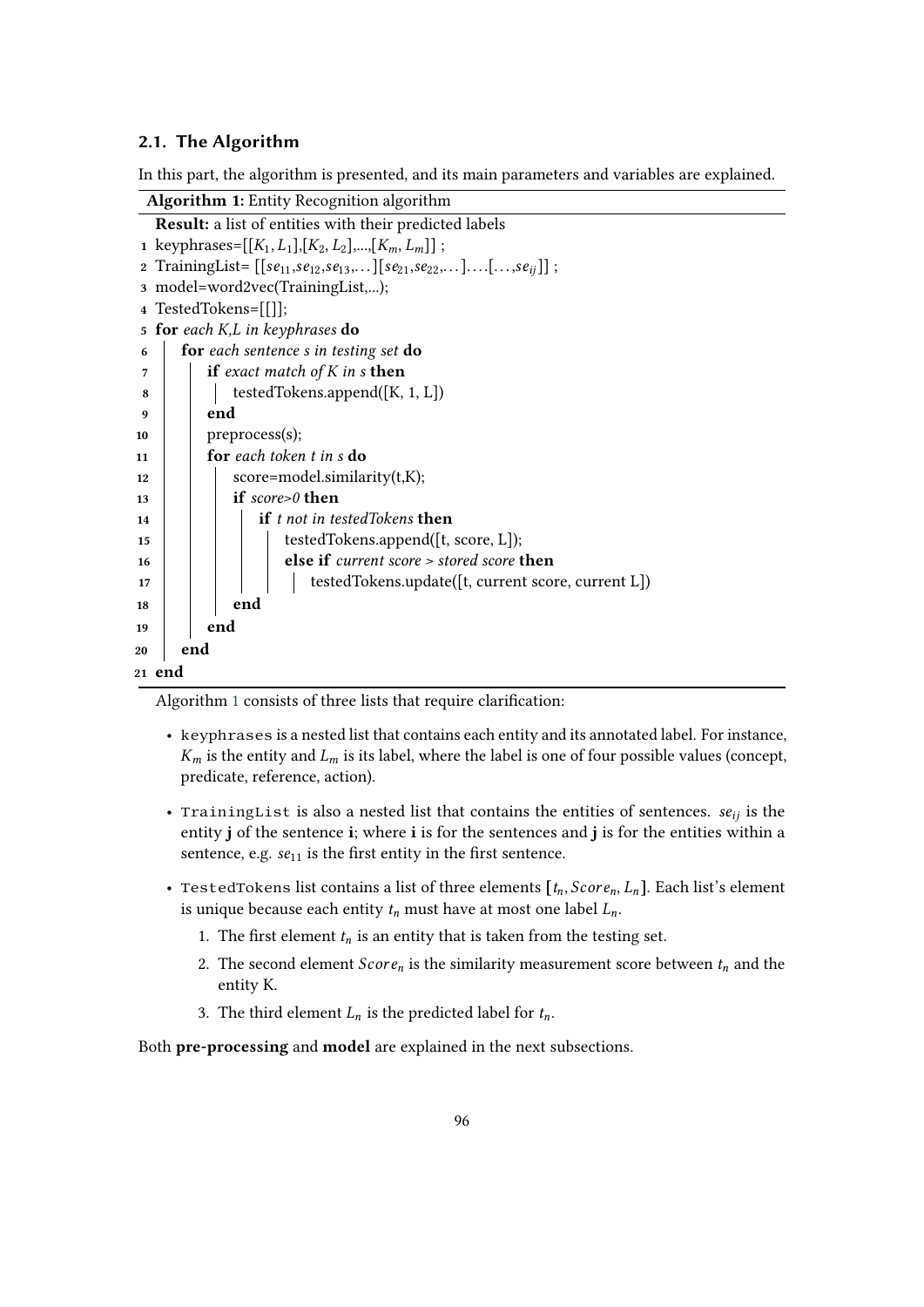### **2.2. Text Cleaning**

In this system, text cleaning is applied only on the testing set. This is because the **model** is directly trained on the **TrainingList** that contains the annotated entities of the sentences in lower case letters. The **preprocess** function is applied to the sentences in the testing set. It employs Natural Language Toolkit (NLTK) to clean each sentence by removing punctuation, any entities with parenthesis, and stop words [\[7\]](#page-6-0). Then, it splits the sentence into a list of entities in lower case letters.

#### **2.3. Word Embeddings**

The system employs Gensim library to apply word2vec [\[8\]](#page-6-1) model for word embeddings and similarity measurement. First, the model is trained on the list: TrainingList with the following Hyper-parameters:

- size=100: it is the dimensional size of the vectors that represent the entities.
- window=5: it is the maximum distance between the current and predicted entity within a sentence.
- min count=5: it is the minimum considered frequency of entities in the training model.
- workers=10: it is the number of threads to be used by the training model
- skip-gram model is used in the training model.
- epochs=20: it is the number of the iterations over the training set.

Second, the model calculates the cosine similarity between an entity from the training set and an entity from the testing set. A threshold value is not considered because the system assigns the label of the highest similar labelled entity for each entity.

### **3. Results**

This section reports the teams performance in the selected task; specifically, Figure [1](#page-4-0) shows the results of our system for both development and testing sets. Figure [2](#page-5-0) shows the results for all participating teams in the same task. In general, one can notice that our system failed to identify entities. This might be because the model is limited by the entities of the training set.

### **4. Discussion**

This section illustrates the challenges that we faced to participate in this competition, some earlier attempts to improve the system and the current system characteristics.

First, two of the top most challenges were the language and the computing resources. First, the language barriers could be from two aspects: personal and technical. In the personal side, some translations had to be carried out to understand some entities because we are not familiar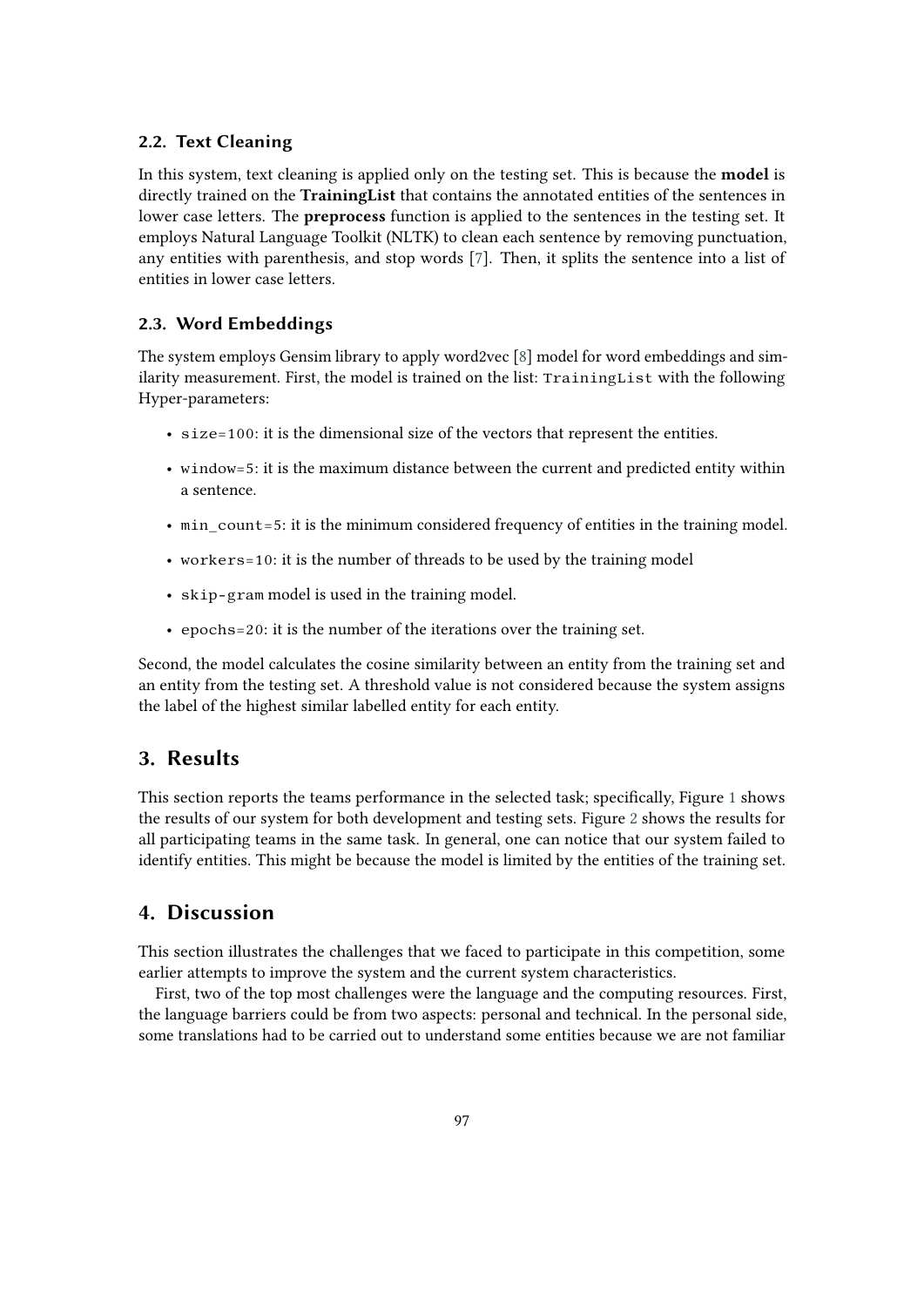

<span id="page-4-0"></span>**Figure 1:** ExSim Results in Task A

with Spanish. In the technical side, when we tried to implement the system from scratch, we had a problem with writing on the output files. The system shows results on the console but the output files are empty. After the failure of several attempts to solve this encoding problem, this earlier implementation was neglected, and eHealth-KD 2020's baseline was utilized instead. Second, the system utilized the followings computing resources: i7-6500 CPU 2.50GHz and 8GB RAM. These resources had limitations from two sides: the run time and the memory capacity, as discussed in the second and third points.

Second, the earlier attempts to improve the system include the followings:

- FastText [\[9\]](#page-6-2) was applied for word embeddings but it produced fake similarity measurement scores for most entities. This caused labelling most entities with one label ,e.g. concept. We modified its hyper-parameters to check how this might influence the similarity scores but the scores were not improved. Therefore, it is replaced with word2vec that gives more reliable scores. The main purpose of using FastText is because it works on characters' level. This could facilitate identifying the entities that share specific number of characters, which in turn improve matching similar entities of different lengths.
- In another earlier attempt, both uni-grams and bi-grams were considered but this was also canceled because it did not improve the system performance. The following steps clarify our approach for measuring the semantic similarity among the bi-grams:
	- 1. The bi-grams (Training phrases) with their labels are extracted from the training set.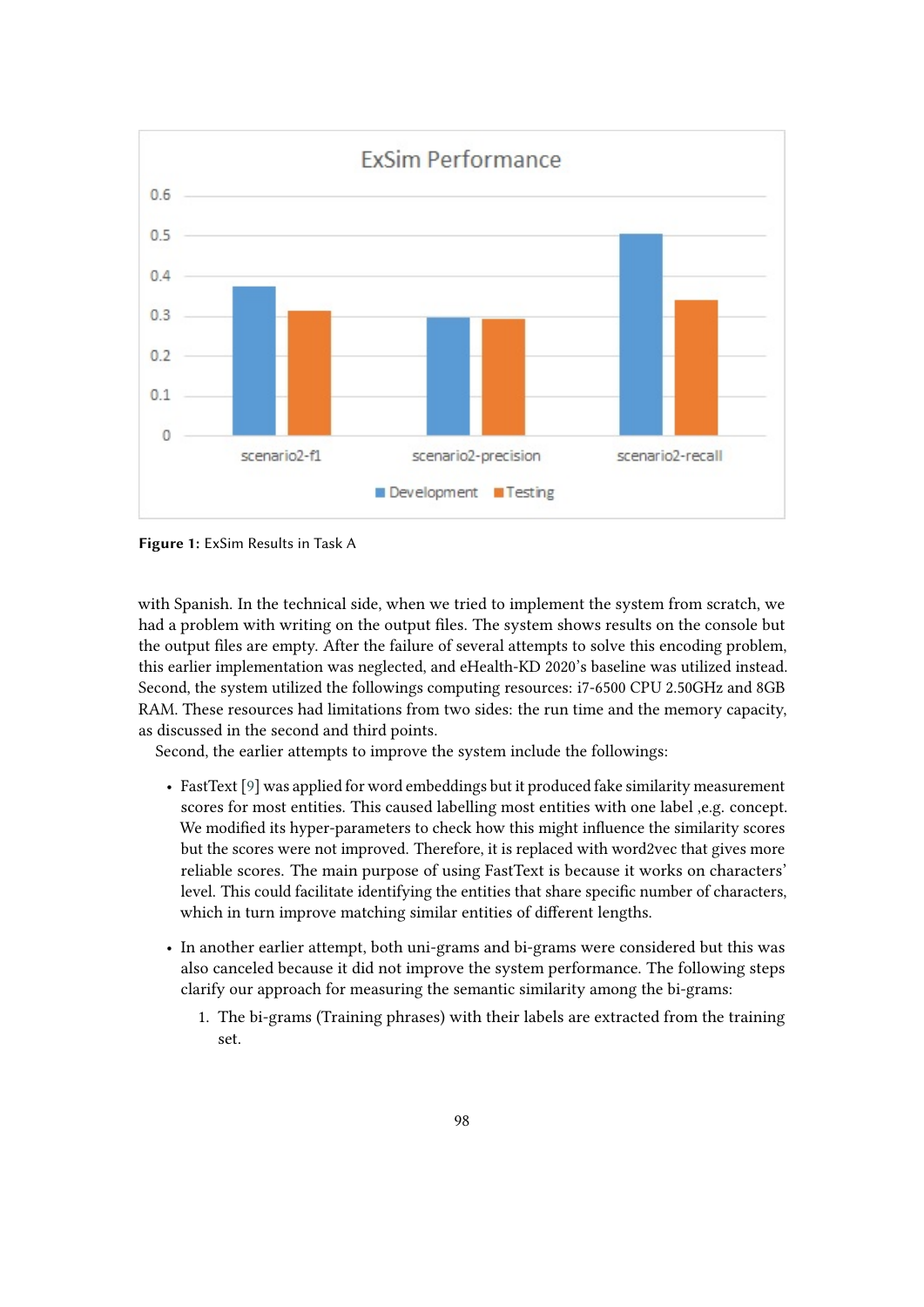

<span id="page-5-0"></span>**Figure 2:** Final Teams Results in Task A. Results are taken from eHealth-KD Challenge 2020. ([https:](https://knowledge-learning.github.io/ehealthkd-2020/results) [//knowledge-learning.github.io/ehealthkd-2020/results](https://knowledge-learning.github.io/ehealthkd-2020/results))

- 2. A list of the possible bi-grams (Testing phrases) for each sentence is created from the testing set.
- 3. The semantic similarity between the entities of training phrases and testing phrases are aggregated; then, it is averaged.
- 4. The value of the training phrase's label is assigned to the testing phrase' label based on the highest average score.
- Using external trained model [\[10\]](#page-7-0) was also considered but the system run into "out of memory" error.

Third, the current system characteristics are as follows:

- The last version of the system has not considered POS tagging and word lemmatization.
- The last model's hyper-parameters are set after several modifications:
	- **–** The min\_count parameter has been tested for the values 1 to 5. The value 5 is chosen. Although this causes skipping some entities, it decreases the run time to 12 hours.
	- **–** Other parameters have been also tested for different values but we have not observed any improvement in the system. These include the following parameters:
		- ∗ size was tested for the values 60-300.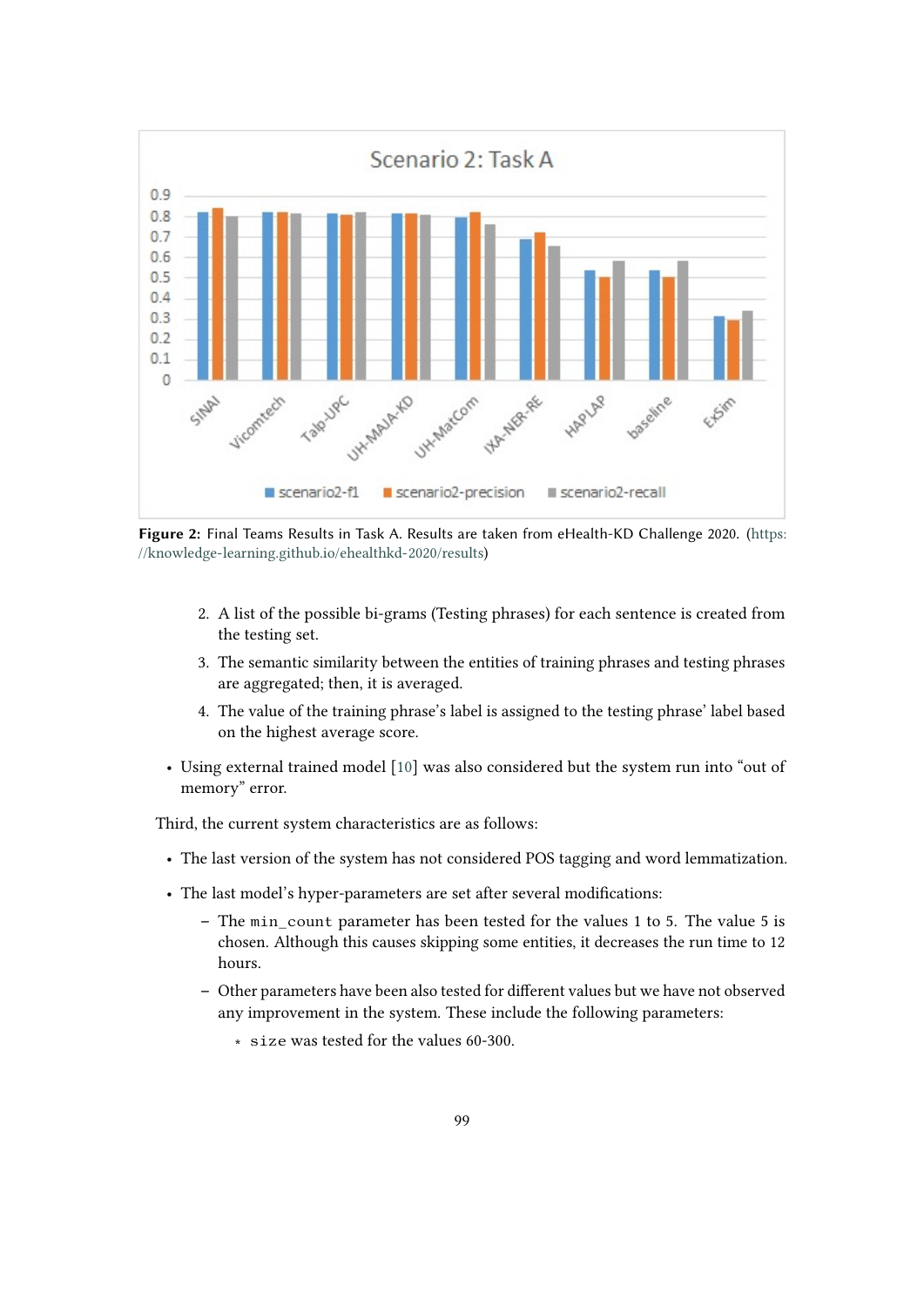- ∗ workers was tested for the values 5-10.
- ∗ epochs was tested for the values 10-20

### **5. Conclusion**

This paper presents the system that is implemented to deal with the entity recognition task. It is based on NLP and word embeddings techniques. Since the system has low performance, it requires improvements from different aspects. First, better computing resources is recommended. This brings many benefits to the system: 1. lowering the system's running time, and 2. enabling the usage of pre-trained models and external resources. Second, POS tagging should be applied to remove none important words. Third, conducting a literature review is encouraged. This supports getting the advantage of high performance previous ER techniques.

### **Acknowledgments**

We thank the organizers and the reviewers of the eHealth-KD 2020. Special thanks go to the supervisors Prof. Eric Atwell for his valuable suggestions, and Dr. Mohammad Ammar Alsalka for his helpful comments.

## **References**

- [1] I. J. Unanue, E. Z. Borzeshi, M. Piccardi, Recurrent neural networks with specialized word embeddings for health-domain named-entity recognition, Journal of biomedical informatics 76 (2017) 102–109.
- [2] R. Florian, A. Ittycheriah, H. Jing, T. Zhang, Named entity recognition through classifier combination, in: Proceedings of the seventh conference on Natural language learning at HLT-NAACL 2003-Volume 4, Association for Computational Linguistics, 2003, pp. 168–171.
- [3] S. Zhang, N. Elhadad, Unsupervised biomedical named entity recognition: Experiments with clinical and biological texts, Journal of biomedical informatics 46 (2013) 1088–1098.
- [4] A. Piad-Morffis, Y. Gutiérrez, H. Cañizares-Diaz, S. Estevez-Velarde, Y. Almeida-Cruz, R. Muñoz, A. Montoyo, Overview of the ehealth knowledge discovery challenge at iberlef 2020, in: Proceedings of the Iberian Languages Evaluation Forum (IberLEF 2020), 2020.
- [5] V. Burr, An introduction to social constructionism, Routledge, 2006.
- [6] D. Jatnika, M. A. Bijaksana, A. A. Suryani, Word2vec model analysis for semantic similarities in english words, Procedia Computer Science 157 (2019) 160–167.
- <span id="page-6-0"></span>[7] S. Bird, E. Klein, E. Loper, Natural language processing with Python: analyzing text with the natural language toolkit, " O'Reilly Media, Inc.", 2009.
- <span id="page-6-1"></span>[8] R. Řehůřek, P. Sojka, Software Framework for Topic Modelling with Large Corpora, in: Proceedings of the LREC 2010 Workshop on New Challenges for NLP Frameworks, ELRA, Valletta, Malta, 2010, pp. 45–50. [http://is.muni.cz/publication/884893/en.](http://is.muni.cz/publication/884893/en)
- <span id="page-6-2"></span>[9] P. Bojanowski, E. Grave, A. Joulin, T. Mikolov, Enriching word vectors with subword information, arXiv preprint arXiv:1607.04606 (2016).